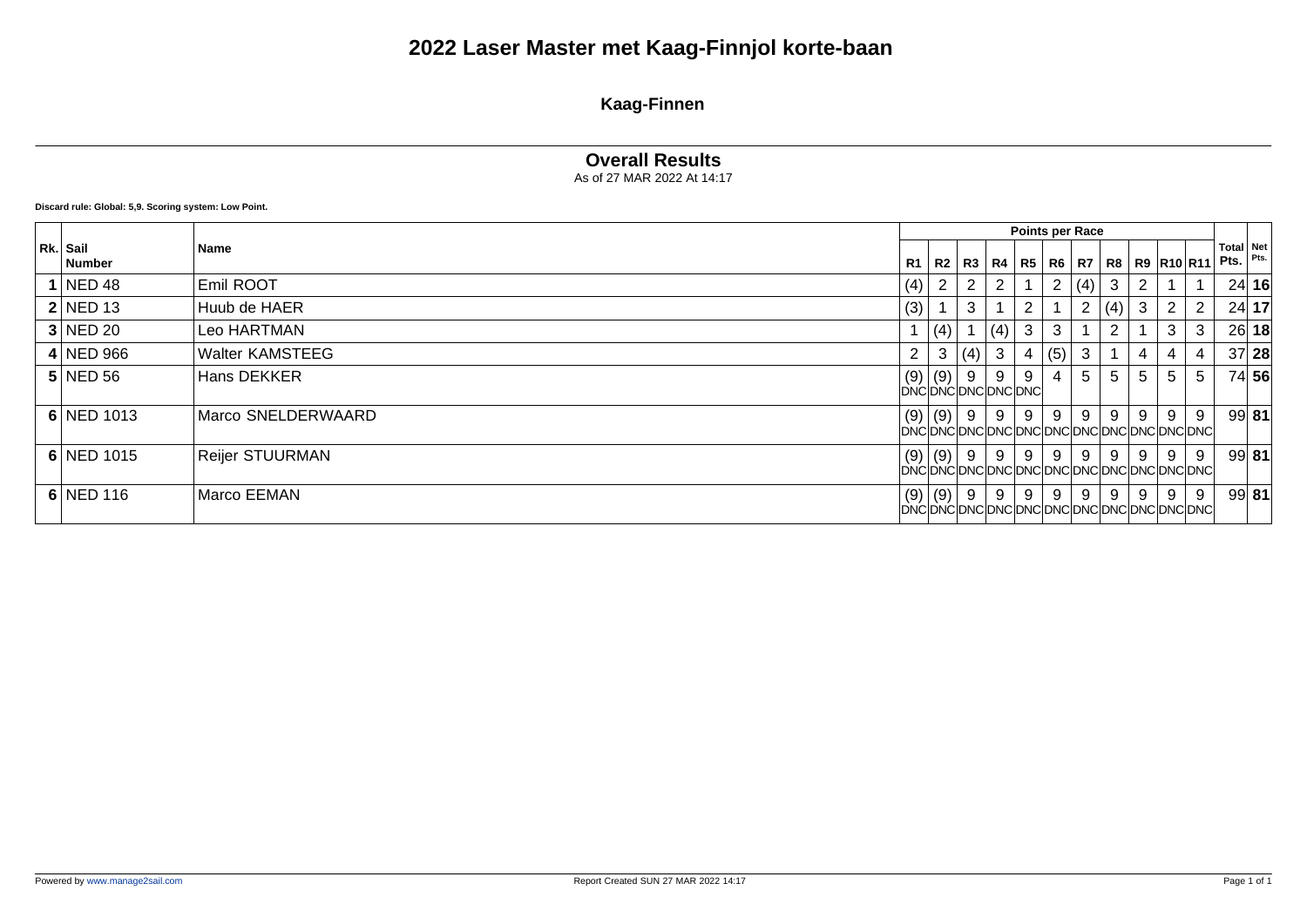## **2022 Laser Master met Kaag-Finnjol korte-baan**

#### **Laser Master**

#### **Overall Results**

As of 28 MAR 2022 At 03:30

**Discard rule: Global: 5,9. Scoring system: Low Point.**

|                           |                        |                                                        |                |                |                |                 | <b>Points per Race</b>                                 |                      |                 |                |                     |                                                  |                                                                               |                   |         |
|---------------------------|------------------------|--------------------------------------------------------|----------------|----------------|----------------|-----------------|--------------------------------------------------------|----------------------|-----------------|----------------|---------------------|--------------------------------------------------|-------------------------------------------------------------------------------|-------------------|---------|
| Rk. Sail<br><b>Number</b> | Name                   | R1                                                     | R <sub>2</sub> | $R3$ $R4$      |                | R5              | R6                                                     | R7                   | R8              |                |                     | R9 R10 R11 R12                                   |                                                                               | Total Net<br>Pts. | Pts.    |
| NED 179398                | Eduardo van VIANEN     | (5)                                                    |                | 3              | $\overline{2}$ |                 |                                                        | (4)                  |                 |                | 3                   | 2                                                | $\overline{2}$                                                                |                   | 29 20   |
| 2 NED 164860              | Freek de MIRANDA       | 3                                                      | 4              | 4              | 5              | (8)             | (9)                                                    | $\overline{2}$       | $\overline{c}$  | 8              | $\overline{2}$      | 4                                                | 3                                                                             | 54 37             |         |
| 3 NED 211390              | Martin van OLFFEN      | $\overline{7}$                                         | 6              |                |                |                 | 3                                                      | 3                    | 5               | $\mathbf{2}$   |                     | (13)(10)                                         | -4                                                                            | 62 39             |         |
| 4 NED 178808              | César SIERHUIS         | $\begin{matrix} \mid & 20 \\ \mid & \mid \end{matrix}$ | 3              | 6              | 3              | 6               | $\overline{2}$                                         | $5\overline{)}$      |                 |                | $10  (14)  \cdot 3$ |                                                  | 5                                                                             | 78 44             |         |
| 5 NED 211384              | Wilmar GROENENDIJK     |                                                        | 2              | (10)           | 4              | 9               | 4                                                      |                      | $\overline{7}$  | 9              | (12)                | $\overline{7}$                                   |                                                                               |                   | $67$ 45 |
| 6 SWE 192625              | Victor MÖRK            | 4                                                      |                | 2              | 7              | 4               | $5\phantom{.0}$                                        | 6                    | (9)             | 3              |                     | $\begin{matrix} (20) \\ \text{DSQ} \end{matrix}$ | 8                                                                             |                   | 76 47   |
| 7 NED 218171              | Hein van der LINGEN    | (10)                                                   | 9              | 8              | 8              | 3               | 6                                                      | $\overline{7}$       | 3               | $\overline{5}$ | $5\phantom{.0}$     | 9                                                | (10)                                                                          | 83 63             |         |
| 8 SUI 207315              | Markus OCHS            | 8                                                      | 5              | 5 <sup>5</sup> | (12)           | $5\phantom{.0}$ | 10                                                     | 8                    | 8               | 12             | 4                   |                                                  | (20)<br>lòcśl                                                                 |                   | 98 66   |
| 9 NED 213182              | <b>Piet BANKERSEN</b>  | 2                                                      | 14             | $\overline{7}$ | 9              | $\overline{2}$  | $\overline{7}$                                         | (20)<br>ÚFD          | 6               |                | 13  (15)   6        |                                                  | $\overline{7}$                                                                | $108$ 73          |         |
| 10 NED 166560             | Iwan DANIËLS           | 9                                                      | 12             | 11             | 6 $(14)$       |                 | 8                                                      | (20)<br><b>IUFDI</b> | 10 <sup>°</sup> | 6              | 6                   | 8                                                | 6                                                                             | $116$ 82          |         |
| 11 NED 157283             | Frank van SCHAIK       | 6                                                      | 8              |                |                |                 | 13   10   10   (14)   (20)                             | ÚFD                  | 11              | $\overline{7}$ | 9                   | $5\overline{)}$                                  | 11                                                                            | 124 90            |         |
| 12 NED 159743             | Rogier GROENEVELD      | (14) 13                                                |                | 9              |                |                 | $13$   11 $ (15)$   9                                  |                      | 12              | 11             | 8                   | 12                                               | 9                                                                             | 136 107           |         |
| 13 NED 183515             | Sijp TE WITT           | 11                                                     | 10             |                |                |                 | $\frac{17}{20}$ (20) $\left  \frac{15}{21} \right $ 13 | 10 <sup>1</sup>      | 15              | 4              | $\overline{7}$      | 11                                               | (20)<br> ÒCŚ                                                                  | 153113            |         |
| 14 NED 180600             | Mark KALF              |                                                        |                |                |                | locsl           |                                                        | <b>UFD</b>           |                 |                |                     |                                                  | 12   17   12   14   (20)   11   (20)   14   16   10   13   20  <br><b>DNF</b> | 179 139           |         |
| 15 NED 208433             | Johan JANSEN-STORBACKA |                                                        | 15 15          | 16             |                |                 | 15   13   (17)   (20)                                  | UFD                  |                 |                |                     | 13 15 11 15 13                                   |                                                                               | 178 141           |         |
| 16 NED 201747             | Elias OTT              |                                                        | 13 16          |                | <b>DNC</b>     |                 |                                                        |                      | ÙFD             |                | UFD                 | 15 (20) 16 16 11 (20) 14 20 14                   | 12 <sup>1</sup>                                                               | 187 147           |         |
| 17 NED 219786             | <b>Wilke RUITER</b>    |                                                        |                |                |                |                 |                                                        |                      |                 |                |                     | DNCDNCDNCDNCDNCDNC                               | 16   11   14   11   12   12  (20) (20)  20   20   20   20                     | 196 156           |         |